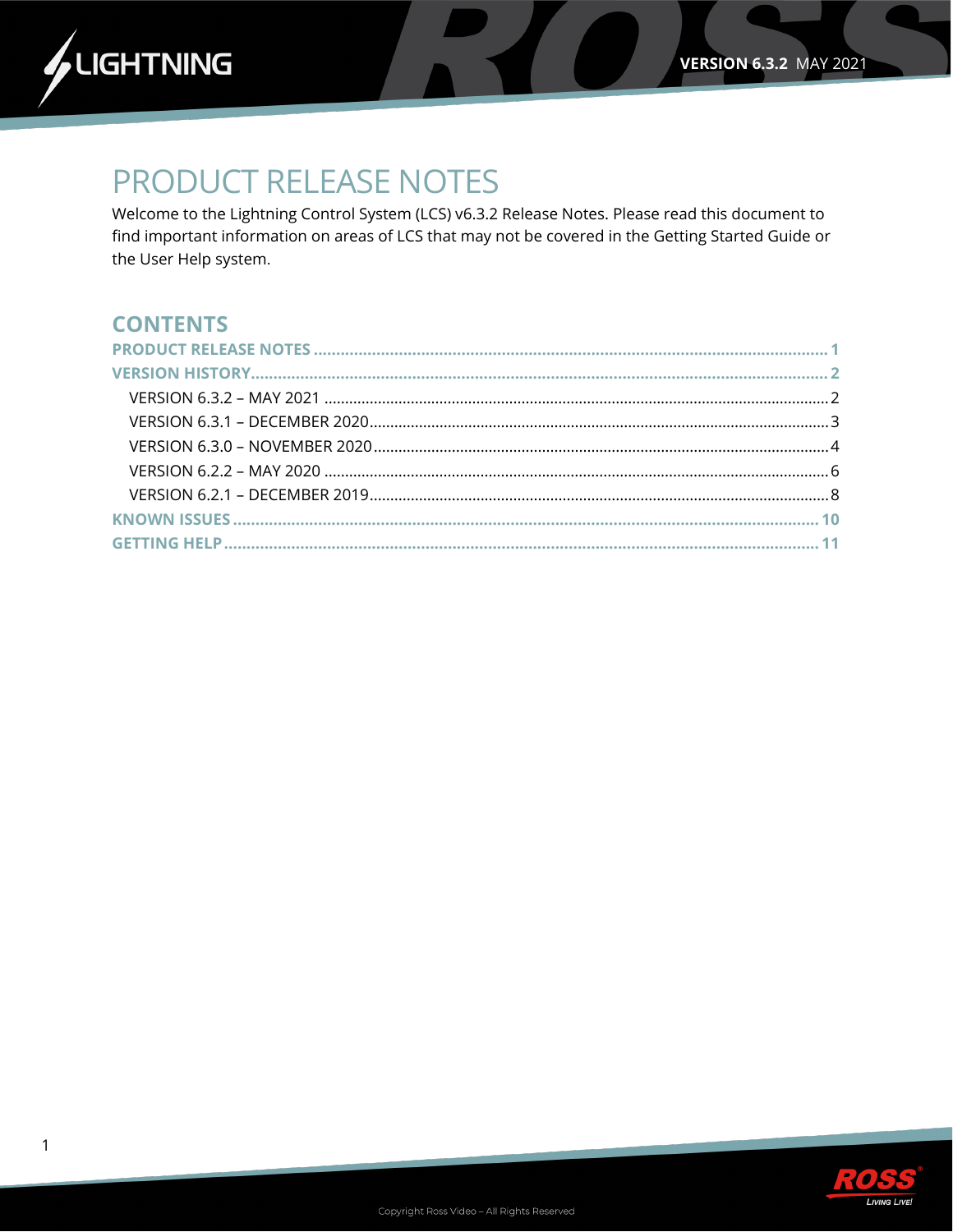

# <span id="page-1-0"></span>VERSION HISTORY

## <span id="page-1-1"></span>**VERSION 6.3.2 – MAY 2021**

## **BUGS ADDRESSED**

• Fixed a usability issue where the display of marks and reps was not optimal on certain production backgrounds, and UI enhancements were made to provide: easily readable text, larger photos, and increased color contrast for easy identification of status. (LCS-489)



## **UPGRADE CONSIDERATIONS**

• If upgrading from a version of LCS earlier than v6.3, please see upgrade considerations for v6.3.

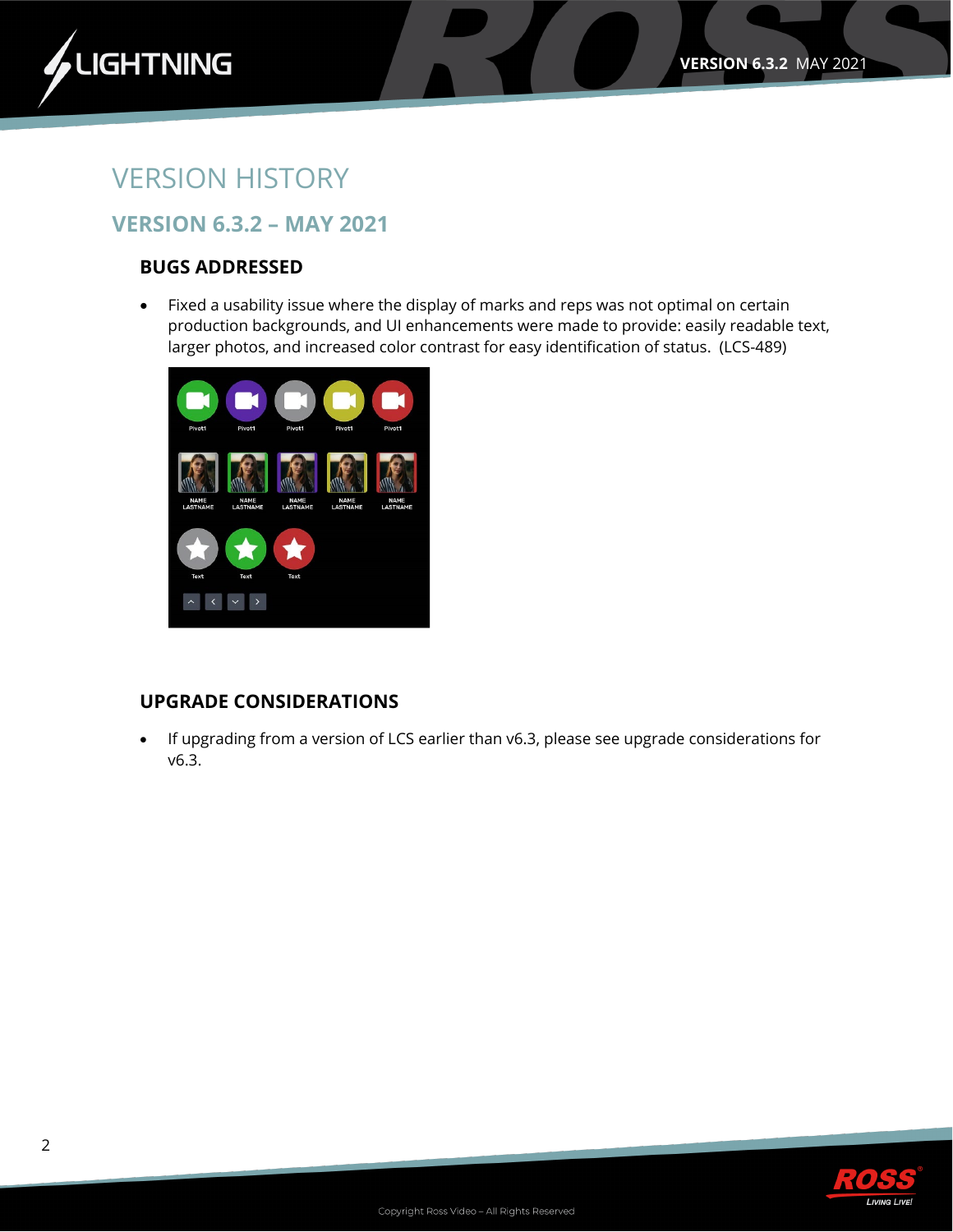

## <span id="page-2-0"></span>**VERSION 6.3.1 – DECEMBER 2020**

## **BUGS ADDRESSED**

• Fixed an issue where LCS occasionally became unresponsive when sorting representatives by last name. (LCS-485)

## **UPGRADE CONSIDERATIONS**

• If upgrading from a version of LCS earlier than v6.3, please see upgrade considerations for v6.3.

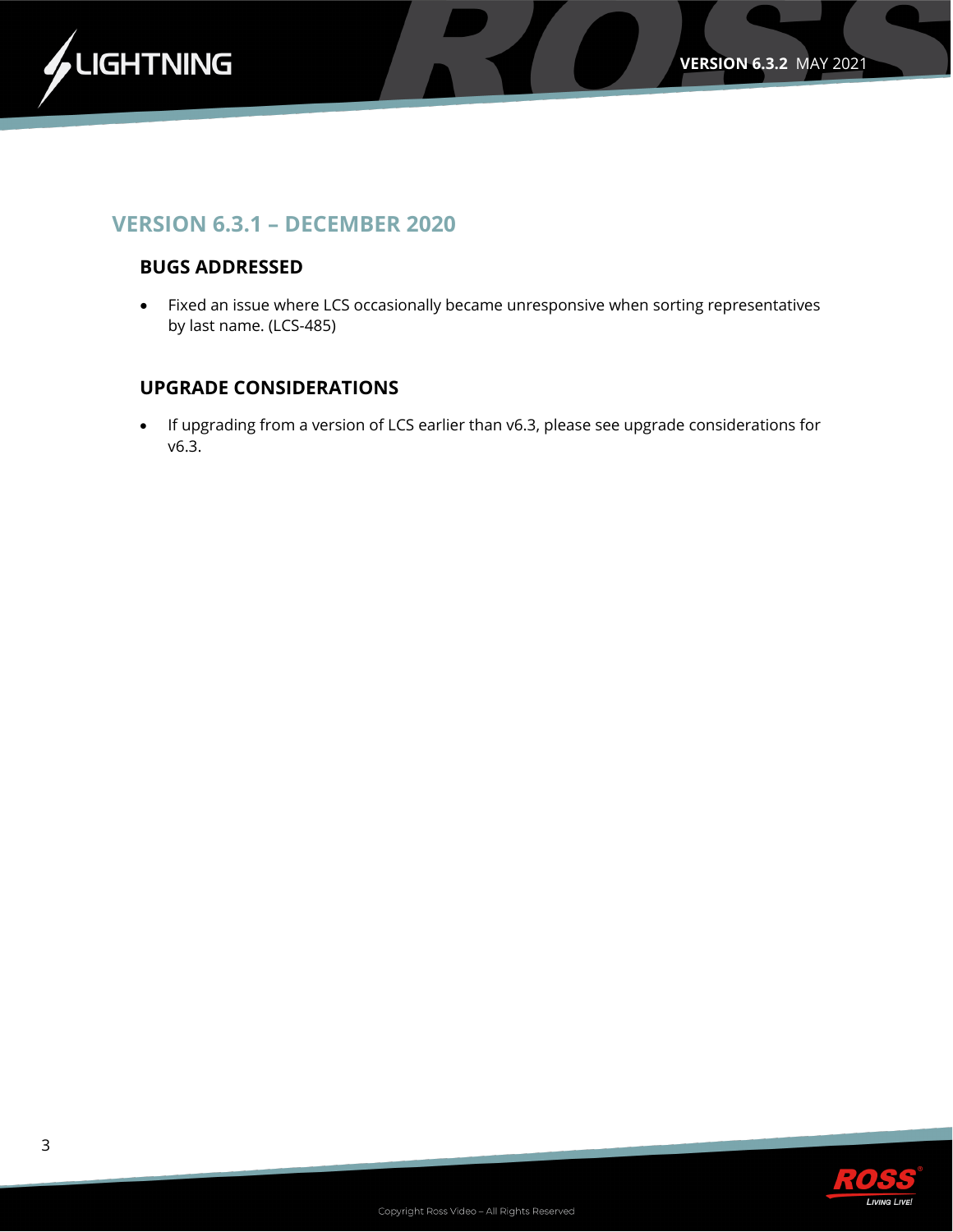

## <span id="page-3-0"></span>**VERSION 6.3.0 – NOVEMBER 2020**

#### **WHAT'S NEW**

#### • **SUPPORT FOR THE DASHBOARD AURA THEME**

The Lightning Control System now supports DashBoard v9.0 and later, which includes a complete UI refresh with a new theme. The Aura theme is now the default, and the enhancements include new icons, new button selection colors, and more. You can see the themes for comparison below:



**DO DO 3986** 







CI-



#### **NOTE**

Please read the *Upgrade Considerations* section below.

### **UPGRADE CONSIDERATIONS**

• As of v6.3, Lightning now requires DashBoard v9.0 and only supports the DashBoard Aura theme. Older versions of DashBoard are no longer supported.

#### **NOTE**

It is recommended that you use the supported Dashboard Aura theme, but if you choose to run the Classic theme it may cause issues with the presentation of the Lightning User Interface.

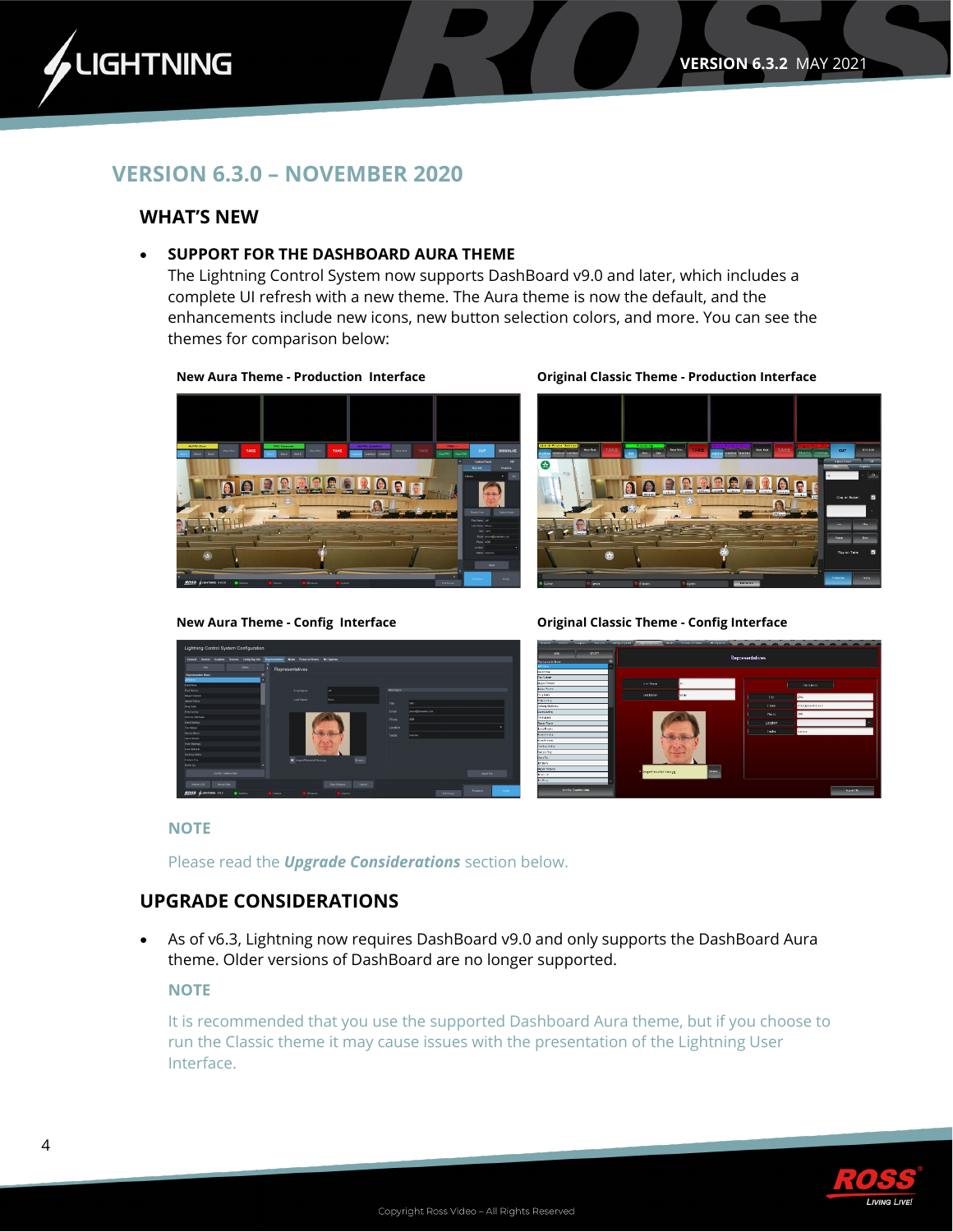

• As of v6.3, when upgrading an existing Lightning Control System comissioners must copy the previous **Data**, **Marks**, **Representatives** and **Images > Photos** folder into the new version of LCS. Because Lighting v6.3 uses new icons that are accessed via the **Images > Panel** folder, it is important that you only migrate the **Photos** sub folder during the upgrade to avoid replacing the new image assets in the **Images > Panel** folder.

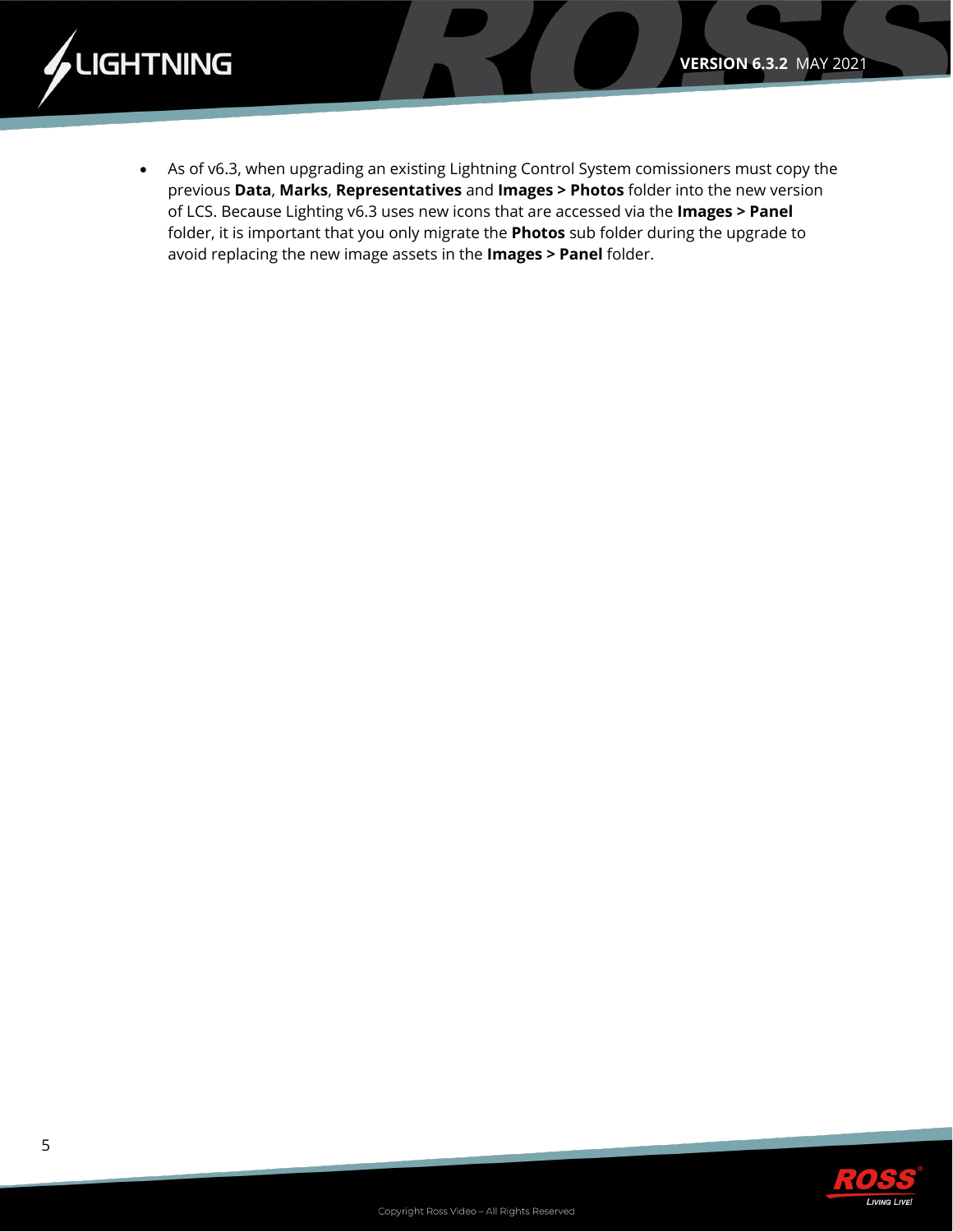

## <span id="page-5-0"></span>**VERSION 6.2.2 – MAY 2020**

### **BUGS ADDRESSED**

• If you are running LCS and Graphite 3.0 with RAVE systems, issues with faders have been resolved. (LCS-437)

### **UPGRADE CONSIDERATIONS**

- If you are using Graphite 3.0 or later with RAVE systems, you must upgrade to Lightning Control System version 6.2.2. Lightning 6.2.2 accomodates new changes to the way Graphite fader inputs are configured and requires manual changes to the settings for each:
	- o For the Graphite settings, you must navigate to the **Audio Mixer** page, and configure your analog faders.



o For the Lightning Control System settings, you must navigate to the **Mic Systems** tab and select the **Rave** mic system to manually add a comma separated list of fader numbers for your desired inputs. The Graphite must be connected while making the Lightning updates. See the screenshot on the following page:

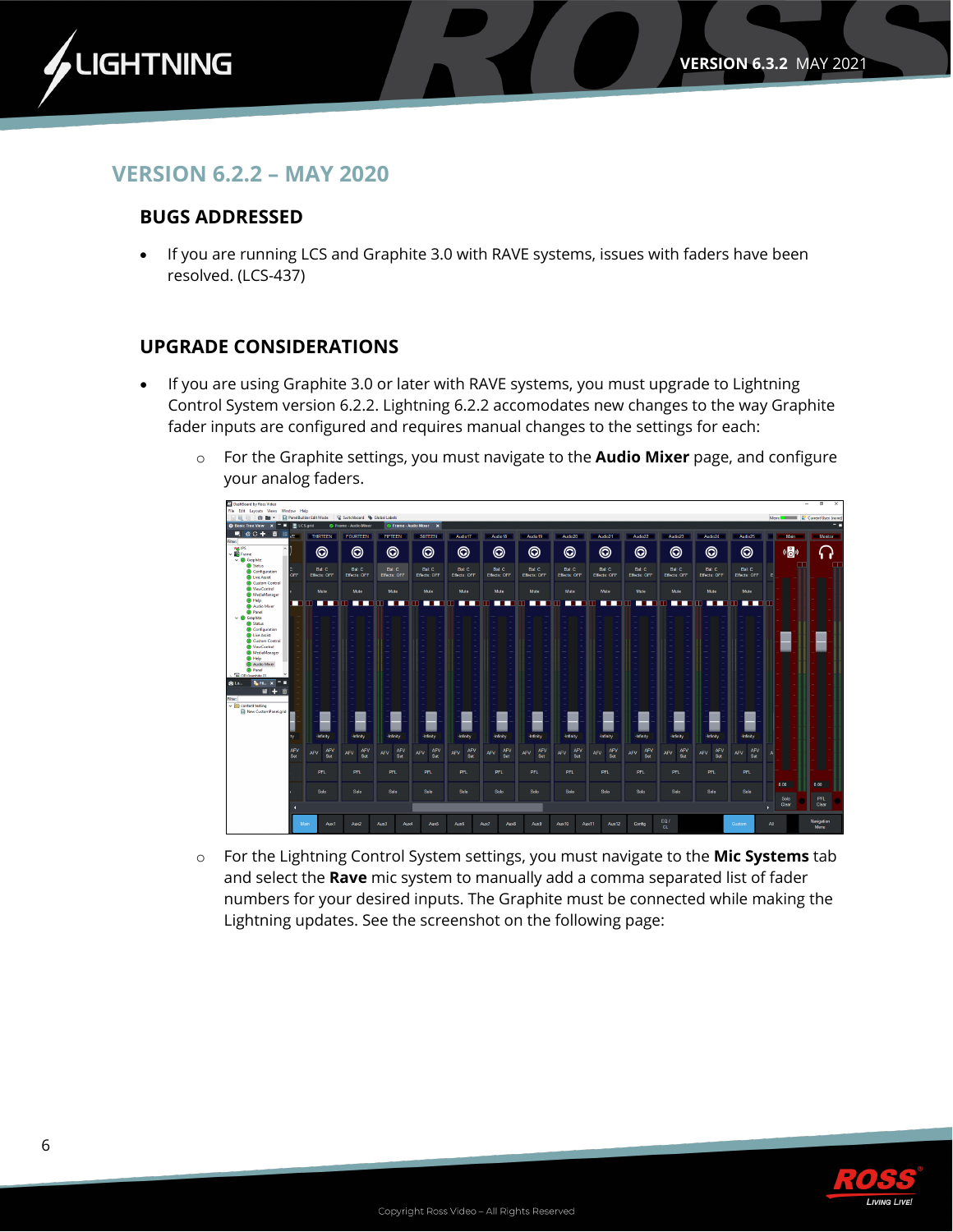

|          | <b>Lightning Control System Configuration</b><br>LCS Version 6.3.0                                                                                                  | 7055   |
|----------|---------------------------------------------------------------------------------------------------------------------------------------------------------------------|--------|
|          | æ<br>м<br>Devices<br>Graphics<br><b>Config Rep Info</b><br><b>Marks</b><br>General<br>Sources<br>Representatives<br><b>Picture in Picture</b><br><b>Mic Systems</b> |        |
|          | Mic Systems                                                                                                                                                         |        |
|          |                                                                                                                                                                     |        |
|          | Mic System:<br>Rave<br>$\checkmark$                                                                                                                                 |        |
|          |                                                                                                                                                                     |        |
|          |                                                                                                                                                                     |        |
|          | <b>Audio Follow Video</b><br><b>Full Auto</b><br>Semi Auto<br><b>Manual</b><br>Mode:                                                                                |        |
|          | $\overline{\mathbf{z}}$<br>×<br>Mic Open Identification:                                                                                                            |        |
|          | 1,2,3,4<br>Faders to Display (comma separated)                                                                                                                      |        |
|          |                                                                                                                                                                     |        |
|          |                                                                                                                                                                     |        |
|          |                                                                                                                                                                     |        |
|          | <b>Refresh LCS</b><br><b>Reload Data</b><br><b>Save Changes</b><br>Cancel<br>Production                                                                             | Config |
| Switcher | <b>Full Screen</b><br>Camera                                                                                                                                        |        |

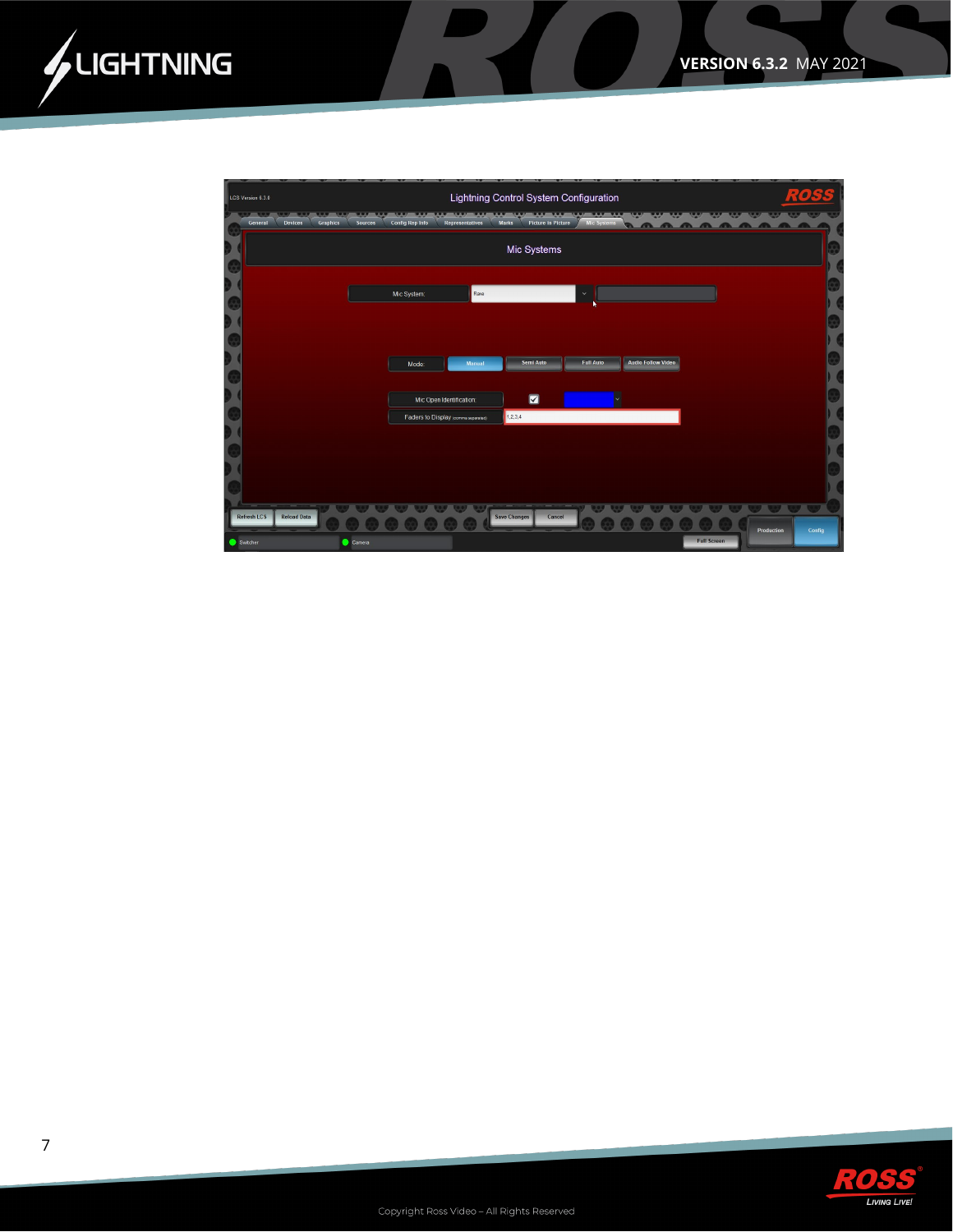

## <span id="page-7-0"></span>**VERSION 6.2.1 – DECEMBER 2019**

### **WHAT'S NEW**

- **Scalability and Performance Enhancements** Performance enhancements include improved stability and faster camera operation response times for large scale deployments with a high volume of marks.
- **Panasonic Camera Panel 3.2.0 Support for the AW-UE150 Camera** If you are using LCS Version 6.2.1 in combination with the latest Panasonic Camera Panel, the AW-UE150 Camera is now supported by the 3.2.0 Panasonic Camera Panel. For more details, see the Panasonic CustomPanel Software Release Notes.
- **Support for UTF-8 Characters** LCS Version 6.2.1 now supports UTF-8 characters in the text entry field for the representative and preset shot names.

### **BUGS ADDRESSED**

- Fixed an issue with camera stutter that occurred when the PTZ joystick was used with both Pivot and LCS panels open. (LCS-285)
- Fixed the lag that occurred when double pressing Take buttons and adjusting shots. (LCS-304)
- Fixed the incorrect PIVOT Camera Panel version numbers and beta labelling. (LCS- 312)
- Fixed the syntax error that occurred when you moved the joystick to a new position or adjusted the iris (for CamBot). (LCS-309)
- Fixed LCS panel .grid file name, so that it did not show an asterisk in the file name, which indicated incorrectly that the panel was in an unsaved state. (LCS-300)
- Fixed iris control issues with PIVOTCam Camera Panel in LCS. (LCS-92)

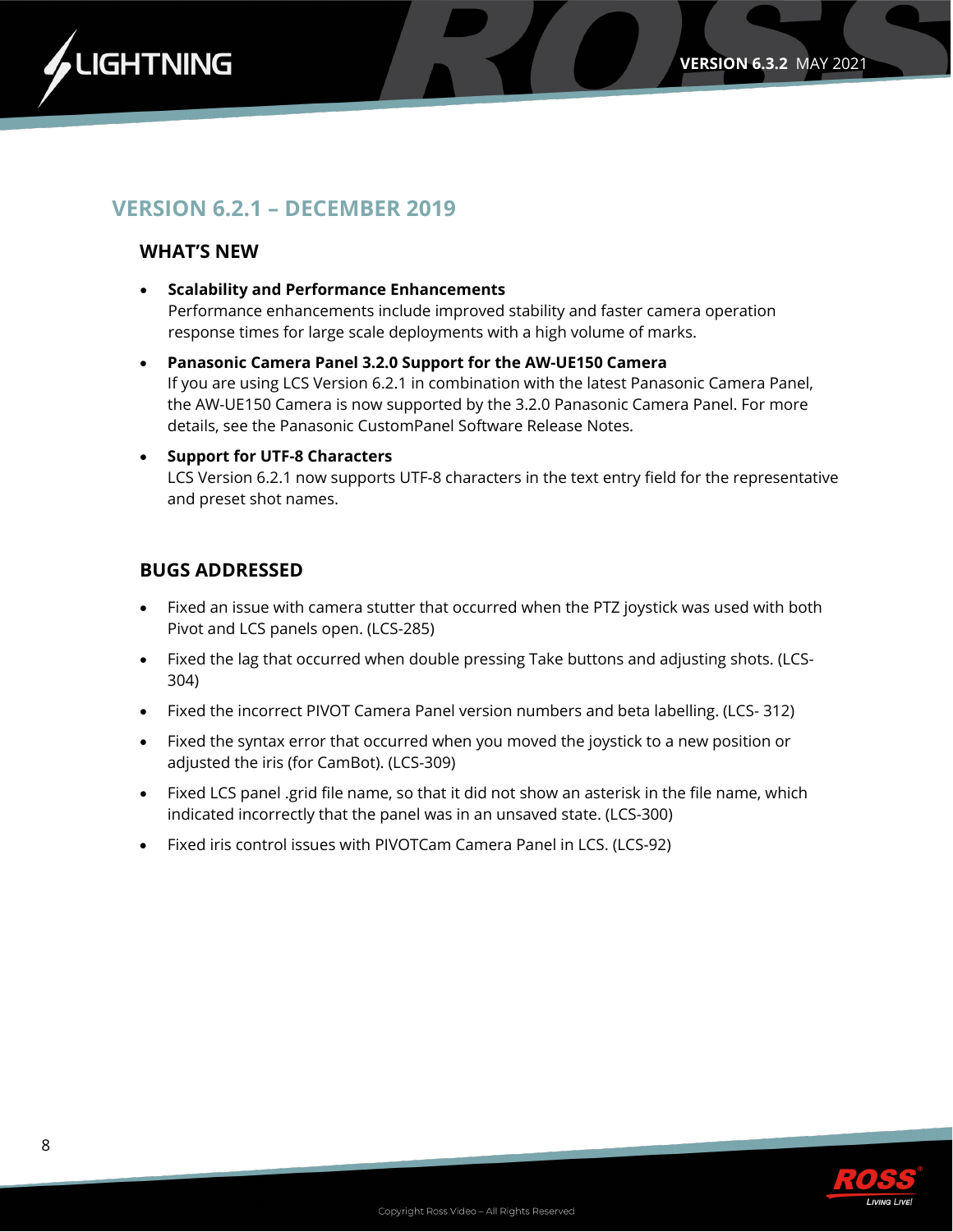

#### **UPGRADE CONSIDERATIONS**

- If you are using Graphite 3.0 or later with RAVE systems, you must upgrade to Lightning Control System version 6.2.2 or later. Lightning 6.2.2 accomodates new changes to the way Graphite inputs are configured and requires manual changes to the settings for each:
	- o For the Graphite settings, you must navigate to the Audio Mixer page, and configure your analog faders.
	- o For the Lightning Control System settings, you must navigate to the **Mic Systems** tab for the **Rave** system, and manually add a comma separated list of fader numbers for your desired inputs. The Graphite must be connected while making the Lightning updates.



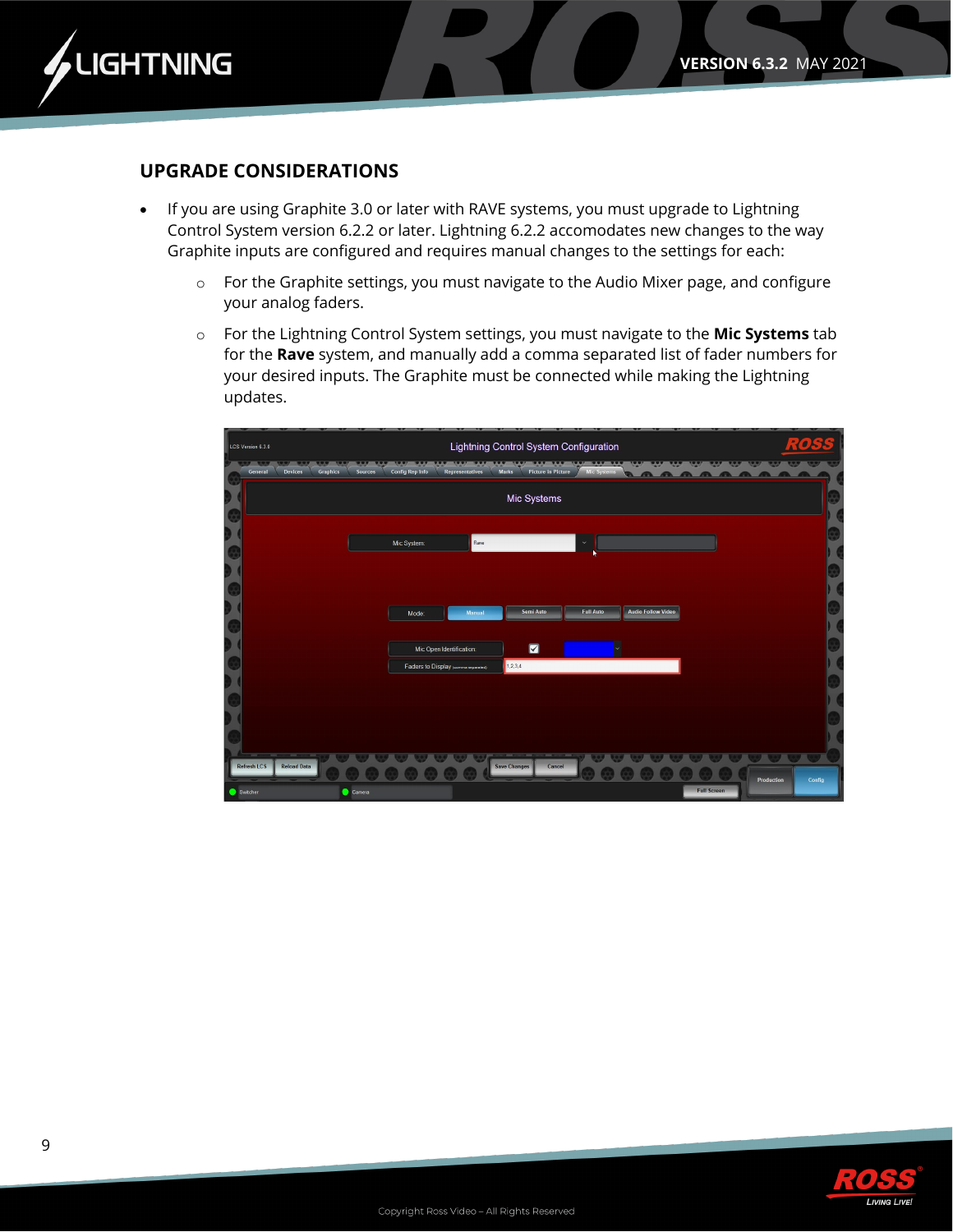

# <span id="page-9-0"></span>KNOWN ISSUES

## **RAVE SYSTEM**

• RAVE upgrade notice:

If you are running LCS v.6.2.1 or lower with Graphite 3.0, you must upgrade to Lightning Control System v6.2.2. Please see **Upgrade Considerations** before upgrading.

## **SONY BRC**

• Sony BRC upgrade notice:

If you are running versions of the Sony Camera Panel earlier than version 2.7, you must contact Ross Video Technical Support for assistance upgrading the Camera Panel. After upgrading, the Sony Camera Panel will support a maximum of 16 cameras. (LCS-348)